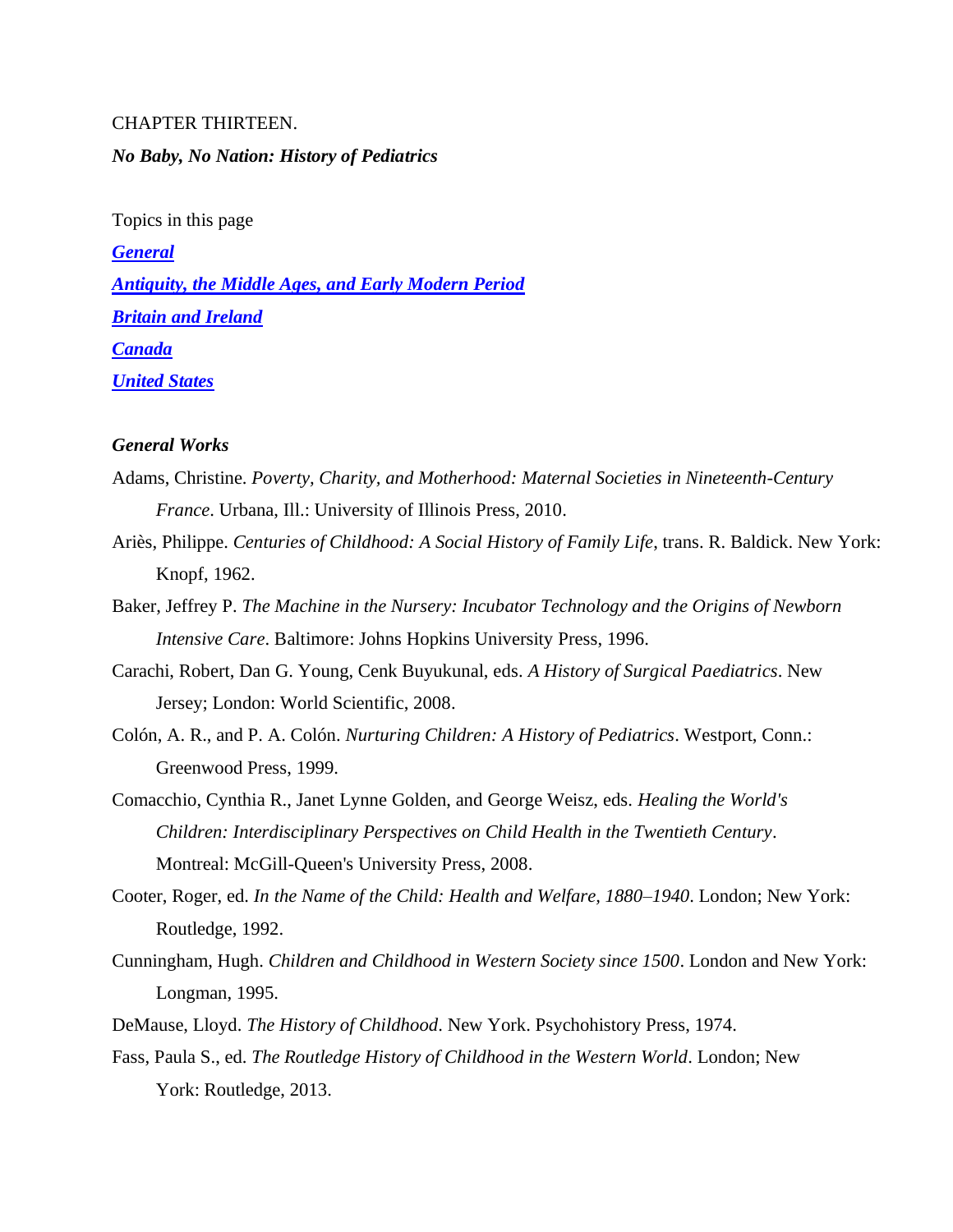- Garrison, Fielding H., and Arthur F. Abt. *Abt-Garrison History of Paediatrics, with New Chapters on the History of Paediatrics in Recent Times*. Philadelphia and London: W.B. Saunders, 1965.
- Gestrich, Andreas, Elizabeth Hurren and Steven King, eds. *Poverty and Sickness in Modern Europe: Narratives of the Sick Poor, 1780-1938*. London; New York: Continuum, 2012.
- Gilly, Robert, Paul Henry, and Denis Graveriau. *Les enfants malades dans les hôpitaux: l'exemple de Lyon, 1800-2000*. Paris: Louis Pariente, 2000.
- Golden, Janet Lynne. *Message in a Bottle: The Making of Fetal Alcohol Syndrome*. Cambridge, Mass.: Harvard University Press, 2005.
- Golden, Janet. *Babies Made Us Modern: How Infants Brought America into the Twentieth Century.* Cambridge: Cambridge University Press, 2018.
- Grodin, Michael A., and Leonard H. Glantz, eds. *Children as Research Subjects: Science, Ethics, and Law*. New York and Oxford: Oxford University Press, 1994 (esp. 3–25).
- Hawes, Joseph M., and N. Ray Hiner, eds. *Children in Historical and Comparative Perspective: An International Handbook and Research Guide*. New York: Greenwood Press, 1991.
- Huard, Pierre, and Robert Laplane. *Histoire illustrée de la pédiatrie*. 2 vols. Paris: Dacosta, 1981.
- Jarrow, Gail. *Red Madness: How a Medical Mystery Changed What We Eat*. Honesdale, Pennsylvania: Calkins Creek, 2014.
- King, Margaret L. 'Concepts of Childhood: What We Know and Where We Might Go.' *Renaissance Quarterly* 60.2 (2007), 371-407.
- Lombardo, P. A. 'Eugenics at the Movies.' *Hastings Center Report* 27 (1997), 43.
- Longo, Lawrence D., *The Rise of Fetal and Neonatal Physiology: Basic Science to Clinical Care*. Springer, 2017.
- McDonagh, Josephine. *Child Murder and British Culture, 1720-1900*. Cambridge University Press, 2003.
- Mettler, Cecilia C. *History of Medicine: A Correlative Text, Arranged According to Subjects*, ed. Fred A. Mettler. Philadelphia and Toronto: Blakiston, 1947.
- Mosby, Ian, Sarah Rotz, and Evan D.G. Fraser. *Uncertain Harvest: The Future of Food on a Warming Planet.* University of Regina Press, 2020.
- Murphy, Jim. *Breakthrough!: How Three People Saved "Blue Babies" and Changed Medicine Forever*. Clarion Press, 2015.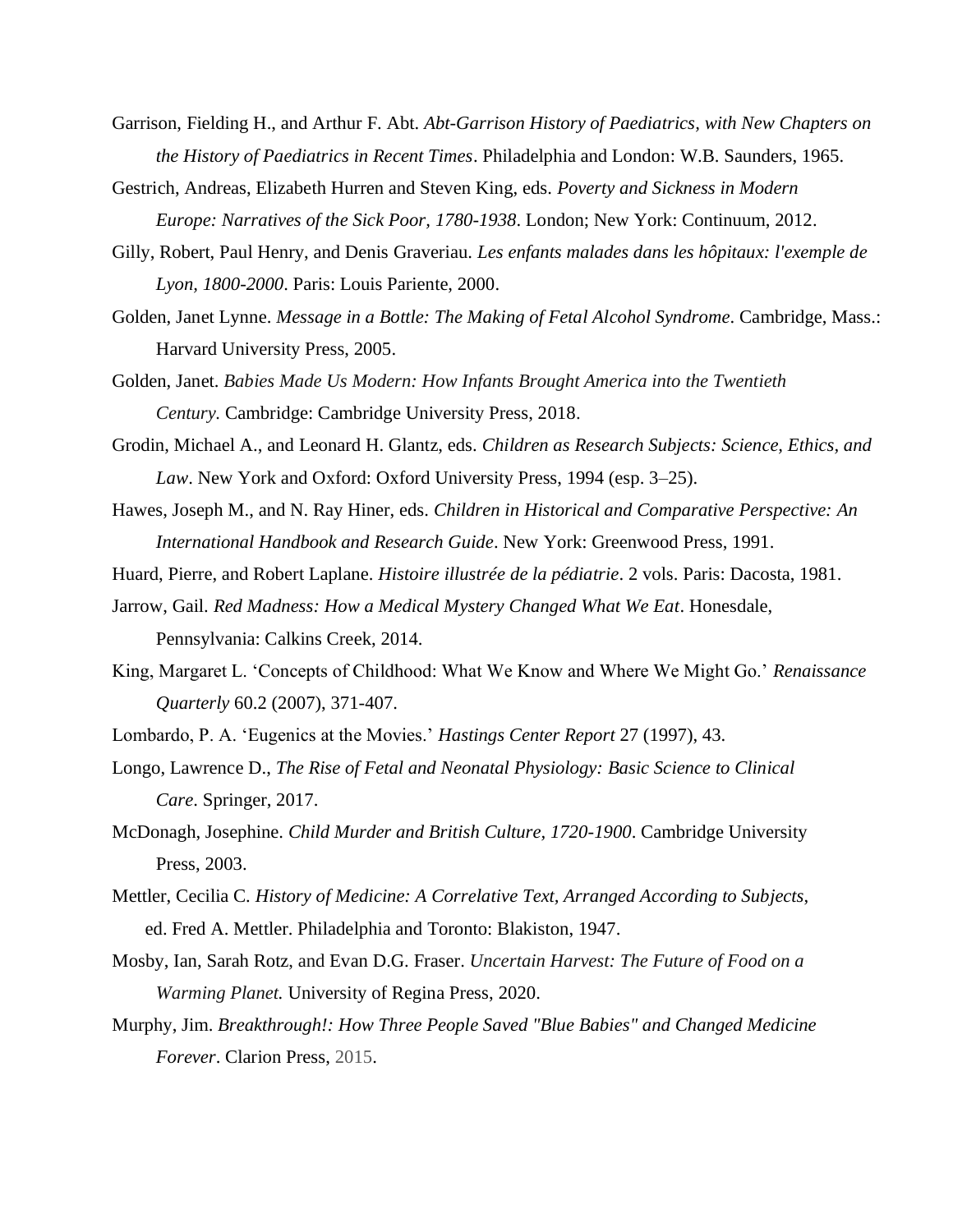[Nicholson, Richard.](https://go.gale.com/ps/anonymous?id=GALE%7CA20993916&sid=googleScholar&v=2.1&it=r&linkaccess=abs&issn=00930334&p=AONE&sw=w) Ignorance dogmatism on adolescents making decisions. *The Hastings Center Report* 28.3 (1998): 4.

Ruhräh, John, ed. *Paediatrics of the Past: an Anthology* (New York: P. B. Hoeber, 1925).

- Schalick, W. O. 'Children, Disability and Rehabilitation in History.' *Pediatric Rehabilitation* 4 (2001), 91-95.
- Smith-Howard, Kendra. *Pure and Modern Milk: an Environmental History since 1900*. New York, NY; Oxford: Oxford University Press, 2014.
- Spaulding, Mary, and Penny Welch. *Nurturing Yesterday's Child: A Portrayal of the Drake Collection of Paediatric History*. Philadelphia: B.C. Decker, 1991.
- Still, George Frederic. *The History of Paediatrics: The Progress of the Study of Diseases of Children up to the End of the Eighteenth Century*. London: Oxford University Press, 1931.

Valenze, Deborah. *Milk: A Local and Global History*. New Haven: Yale University Press, 2011.

Warsh, Cheryl Krasnick, and Veronica Strong-Boag, eds. *Children's Health Issues in Historical Perspective.* Waterloo, Ont.: Wilfrid Laurier University Press, 2005.

#### <span id="page-2-0"></span>*On Antiquity, the Middle Ages, and the Early Modern Period*

- Adamson, Melitta Weiss. *Food in Medieval Times*. Westport, CT: Greenwood Publishing Group Inc., 2004.
- Adamson, Melitta Weiss. *Medieval Dietetics: Food and Drink in 'Regimen Sanitatis' Literature from 800 to 1400*. Frankfurt am Main: Peter Lang, 1995.
- Bos, Gerrit, and Michael McVaugh, eds. *Al-Rāzī, on the Treatment of Small Children* (De curis puerorum): The *Latin and Hebrew translations*. Leiden: Brill, 2015.
- Finucane, Ronald C. *The Rescue of the Innocents: Endangered Children in Medieval Miracles*. New York: St. Martin's Press, 1997.
- Gavitt, Philip. *Charity and Children in Renaissance Florence: The Ospedale degli Innocenti, 1410–1536*. Ann Arbor: University of Michigan Press, 1990.
- Laes, Christian, Katarina Mustakallio and Ville Vuolanto, eds. *Children and Family in Late Antiquity: Life, Death and Interaction*. Leuven: Peeters, 2015.
- Leong, Elaine Yuen Tien, *Recipes and Everyday Knowledge: Medicine, Science, and the Household in Early Modern England*. Chicago: University of Chicago Press, 2018.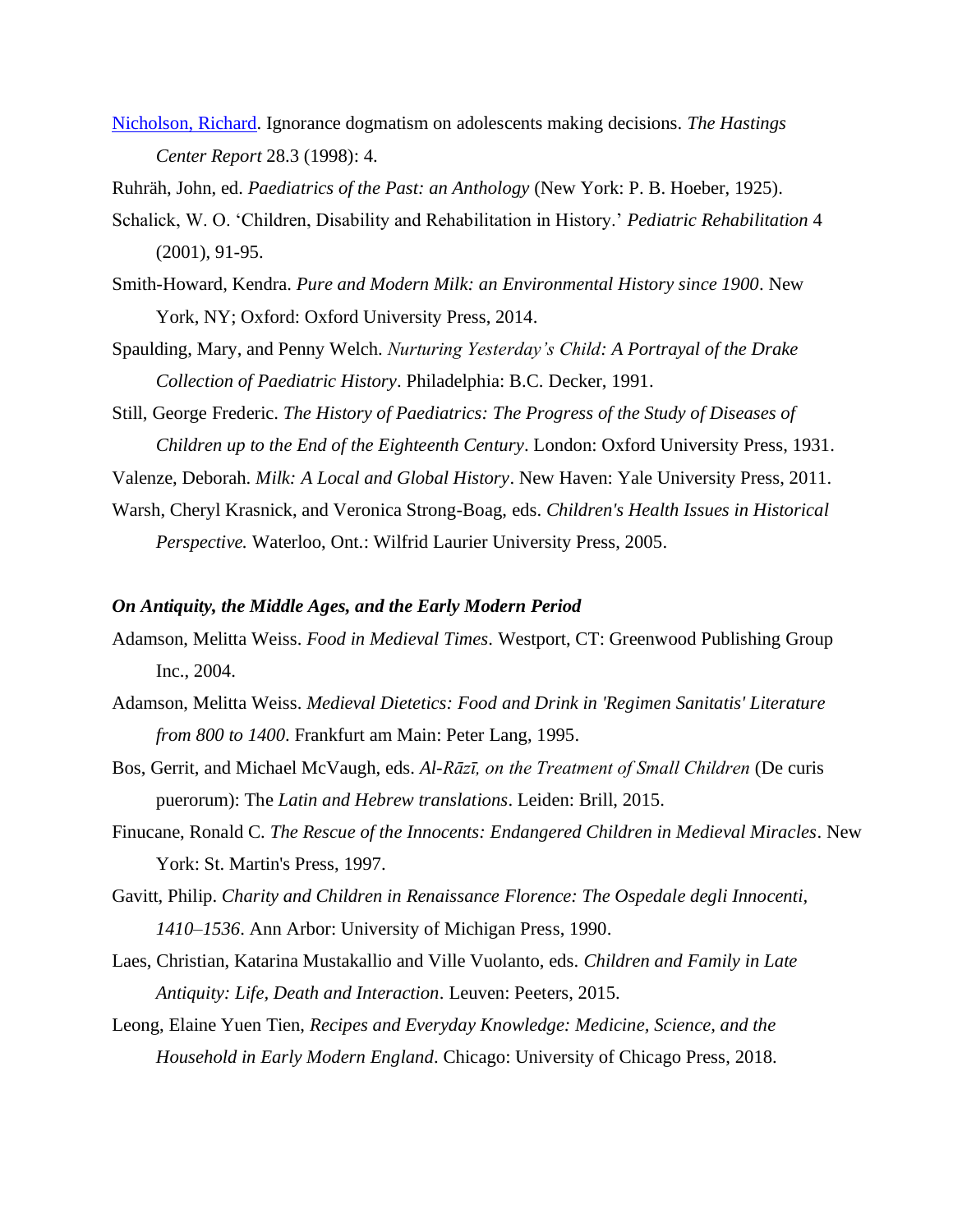- Lewis, Mary. *Urbanisation and Child Health in Medieval and Post-Medieval England: An Assessment of the Morbidity and Mortality of Non-Adult Skeletons from the Cemeteries of Two Urban and Two Rural Sites in England (AD 850-1859).* Oxford: Archaeopress, 2002.
- Mitchell, J. Allan. *Becoming Human: The Matter of the Medieval Child*. Minneapolis: University of Minnesota Press; 2014.
- Newton, Hannah. *The Sick Child in Early Modern England, 1580-1720*. Oxford: Oxford University Press, 2012.
- Rösslin, Eucharius. *The Birth of Mankind: otherwise named, The Woman's Book: newly set forth, corrected, and augmented… revised by Thomas Reynalde, physician, 1560*; ed. Elaine Hobby. Farnham, England; Burlington, VT: Ashgate, 2009.
- Scott, Anne M. *Experiences of Poverty in Late Medieval and Early Modern England and France*. Farnham, Surrey; Burlington, VT: Ashgate, 2012.
- Sherwood, Joan. *Poverty in Eighteenth-Century Spain: The Women and Children of the Inclusa*. Toronto: University of Toronto Press, 1988.
- Teysseire, Daniel. *Pédiatrie des lumieres: maladies et soins des enfants dans l'Encyclopédie et le Dictionnaire de Trévoux*. Paris: Vrin, 1982*.*
- York, William H. *Health and Wellness in Antiquity through the Middle Ages*. Santa Barbara, California: Greenwood, 2012.

#### <span id="page-3-0"></span>*On Britain and Ireland*

- Evans, Bonnie. *The Metamorphosis of Autism: A History of Child Development in Britain.* Manchester: Manchester University Press, 2017.
- Fissell, Mary E. *Patients, Power, and the Poor in Eighteenth-Century Bristol*. Cambridge and New York: Cambridge University Press, 1991.Jackson, Louise A. *Child Sexual Abuse in Victorian England*. London; New York: Routledge, 2000.
- Jackson, Mark. *[Infanticide: Historical Perspectives on Child Murder and Concealment, 1550-](http://www.ncbi.nlm.nih.gov/sites/entrez?Db=nlmcatalog&Cmd=ShowDetailView&TermToSearch=433489&ordinalpos=7&itool=EntrezSystem2.PEntrez.Nlmcatalog.Nlmcatalog_ResultsPanel.Nlmcatalog_RVDocSum) [2000](http://www.ncbi.nlm.nih.gov/sites/entrez?Db=nlmcatalog&Cmd=ShowDetailView&TermToSearch=433489&ordinalpos=7&itool=EntrezSystem2.PEntrez.Nlmcatalog.Nlmcatalog_ResultsPanel.Nlmcatalog_RVDocSum)*. Aldershot: Ashgate, 2002.
- Jackson, Mark. *[New-Born Child Murder: Women, Illegitimacy, and the Courts in Eighteenth-](http://www.ncbi.nlm.nih.gov/sites/entrez?Db=nlmcatalog&Cmd=ShowDetailView&TermToSearch=1229253&ordinalpos=10&itool=EntrezSystem2.PEntrez.Nlmcatalog.Nlmcatalog_ResultsPanel.Nlmcatalog_RVDocSum)[Century England](http://www.ncbi.nlm.nih.gov/sites/entrez?Db=nlmcatalog&Cmd=ShowDetailView&TermToSearch=1229253&ordinalpos=10&itool=EntrezSystem2.PEntrez.Nlmcatalog.Nlmcatalog_ResultsPanel.Nlmcatalog_RVDocSum)*. Manchester; New York: Manchester University Press, 1996.
- Kilday, Anne-Marie. *A History of Infanticide in Britain, c. 1600 to the Present*. Houndmills, Basingstoke, Hampshire; New York: Palgrave Macmillan, 2013.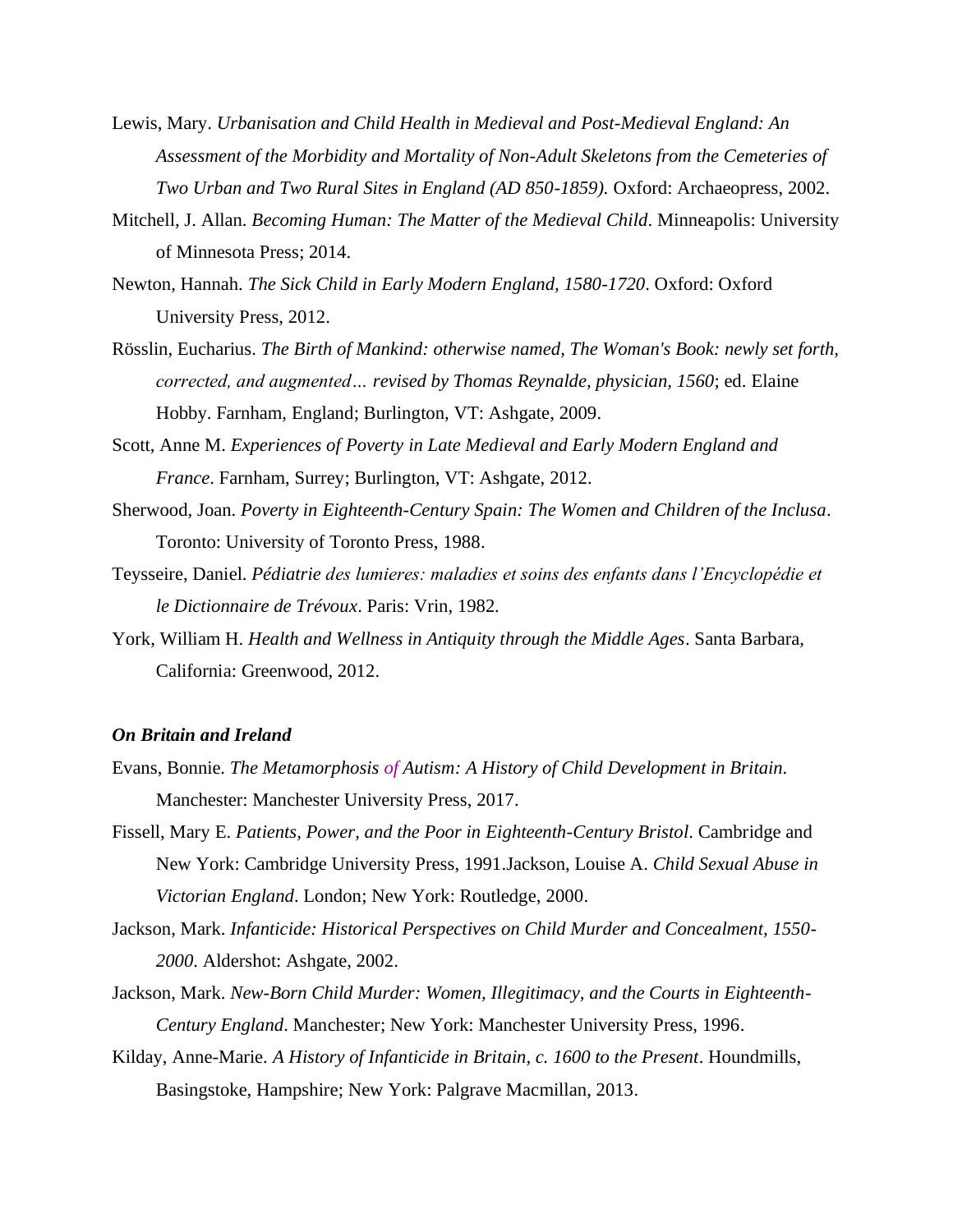- Lawrence, Christopher J. 'William Buchan: Medicine Laid Open.' *Medical History* 19 (1975), 20–35.
- Levene, Alysa. *Childcare, Health, and Mortality at the London Foundling Hospital, 1741-1800: 'Left to the Mercy of the World'*. Manchester, U.K.; New York, NY: Manchester University Press, 2007.
- MacLellan, Anne, and Alice Mauger. *Growing Pains: Childhood Illness in Ireland 1750-1950*. Dublin: Irish Academic Press, 2013.
- Madden, Deborah. '*A Cheap, Safe and Natural Medicine,' Religion, Medicine and Culture in John Wesley's 'Primitive Physic*.*' Clio Medica,* 83.11-298. Amsterdam: Rodopi, 2007.
- Miller, Ian. *A Modern History of the Stomach: Gastric Illness, Medicine, and British Society*. Abingdon and New York, Pickering and Chatto, 2011.
- Miller, Ian. *Reforming Food in Post-Famine Ireland. Medicine, Science and Improvement, 1845- 1922*. Manchester: University of Manchester Press, 2014.
- Shuttleworth, Sally. *The Mind of the Child: Child Development in Literature, Science and Medicine, 1840-1900*. Oxford: Oxford University Press, 2010.
- Siena, Kevin Patrick. *Venereal Disease, Hospitals and the Urban Poor: London's 'Foul Wards,' 1600-1800*. University of Rochester Press, 2004; reprinted 2010.
- Taylor, Steven J. *Child Insanity in England, 1845-1907*. Basingstoke: Palgrave Macmillan 2016.
- Valman, H. B. *Working for Children: The Development of the Paediatric Unit at Northwick Park*. London: North West London Hospitals NHS Trust, 2006.

## <span id="page-4-0"></span>*On Canada*

- Arnup, Katherine. *Education for Motherhood: Child-Rearing Advice for Canadian Mothers*. Toronto: University of Toronto Press, 1994.
- Baillargeon, Denyse. *Un Québec en mal d'enfants: La médicalisation de la maternité, 1910- 1970*. Montréal: Editions du Remue-ménage, 2004.
- Brown, Alan. *The Hospital for Sick Children*. Toronto: Hospital for Sick Children, 1984Cahill, Bette L. *Butterbox Babies*. Toronto: Seal, 1992.
- Corbett, Gail H. *Barnardo Children in Canada*. Peterborough, Ont.: Woodland, 1981.
- Dodd, Dianne E. 'Advice to Parents: The Blue Books, Helen MacMurchy, M.D., and the Federal Department of Health.' *Canadian Bulletin of Medical History* 8 (1991), 203–30.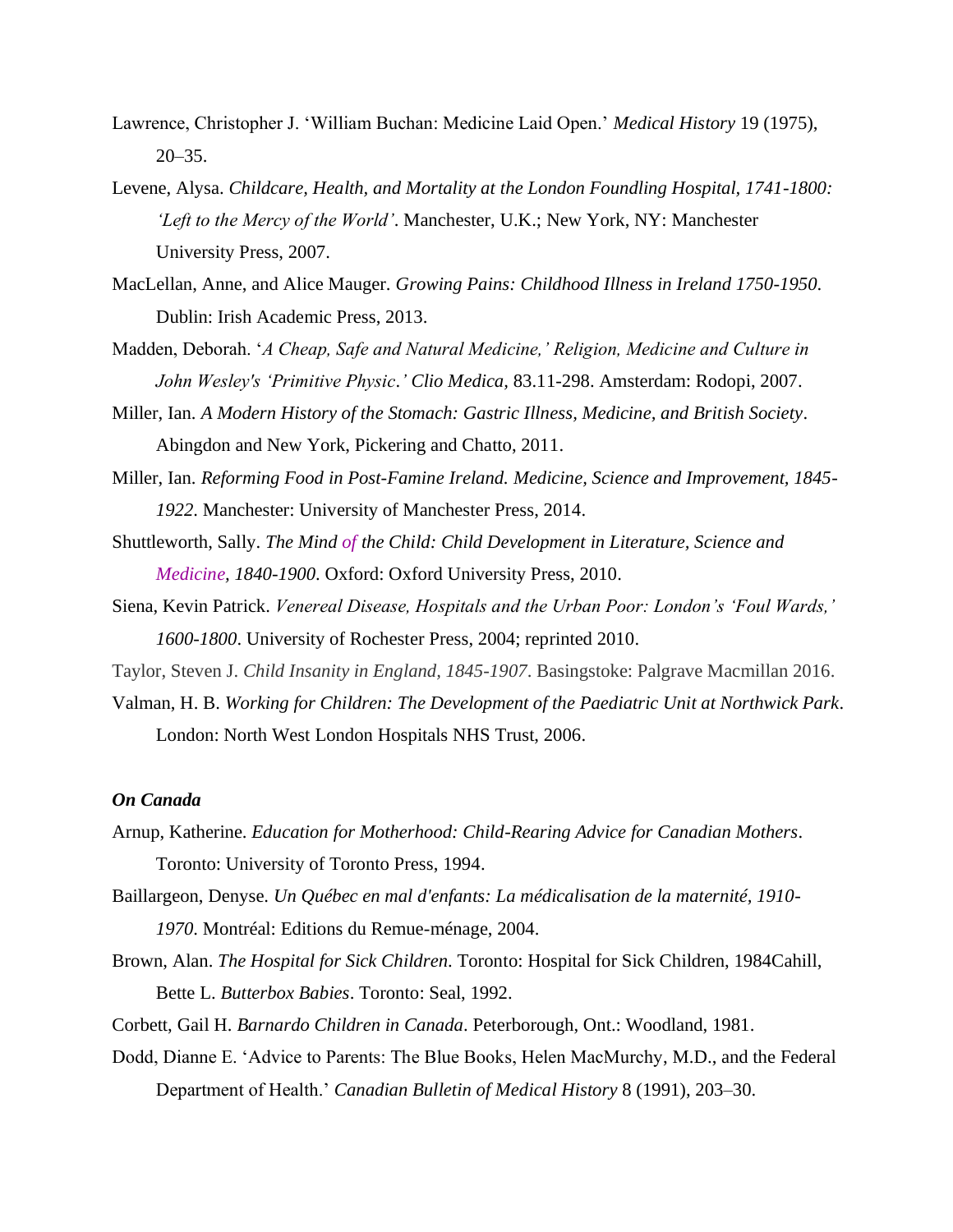- Gleason, Mona. *Small Matters: Canadian Children in Sickness and Health, 1900-1940*. Montréal: McGill-Queen's University Press, 2013.
- Herring, Ann, ed. *Surviving the Early Years: Childhood Diseases in Hamilton at the Beginning of the Twentieth Century*. Hamilton, Ont.: Faculty of Social Sciences, McMaster University, 2008.
- MacDonald, Noni E. Richard Stanwick, and Andrew Lynk. Canada's shameful history of nutrition research on residential school children: the need for strong medical ethics in Aboriginal health research. *Paediatr Child Health* 19. 2 (2014): 64.
- McKendry, J. B. J., and J. D. Bailey. *Paediatrics in Canada*. Ottawa: Canadian Paediatric Society, 1990. McLaren, Angus. *Our Own Master Race: Eugenics in Canada, 1885–1945*. Toronto:
- Milloy, John Sheridan. *To Kill the Indian in the Child: A History of the Aboriginal School System*. Rev. edn. Winnipeg: University of Manitoba Press, 1998.

McClelland and Stewart, 1990.

- Mosby, Ian. Administering colonial science: Nutrition research and human biomedical experimentation in Aboriginal communities and residential schools, 1942–1952. *Social History* 46 (2013):145–72.
- Mosby, Ian. *Food Will Win the War: The Politics, Culture, and Science of Food on Canada's Home Front*. Vancouver; Toronto: UBC Press, 2014.
- Parr, Joy. *Labouring Children: British Immigrant Apprentices to Canada, 1869–1924*. Montreal: McGill-Queen's University Press, 1980.
- Raymond, Jocelyn Motyer. *The Nursery World of Dr Blatz*. Toronto: University of Toronto Press, 1991.
- Smandych, Russell Charles, Gordon Dodds, and Alvin A.J. Esau, eds. *Dimensions of Childhood: Essays on the History of Children and Youth in Canada*. Winnipeg: Legal Research Institute of the University of Manitoba, 1991.
- Stuart, Meryn. 'Ideology and Experience: Public Health Nursing and the Ontario Rural Child Welfare Project, 1920–1925.' *Canadian Bulletin of Medical History* 6 (1989), 111–31/.
- Sutherland, Neil. *Children in English-Canadian Society: Framing the Twentieth-Century Consensus*. Toronto: University of Toronto Press, 1976.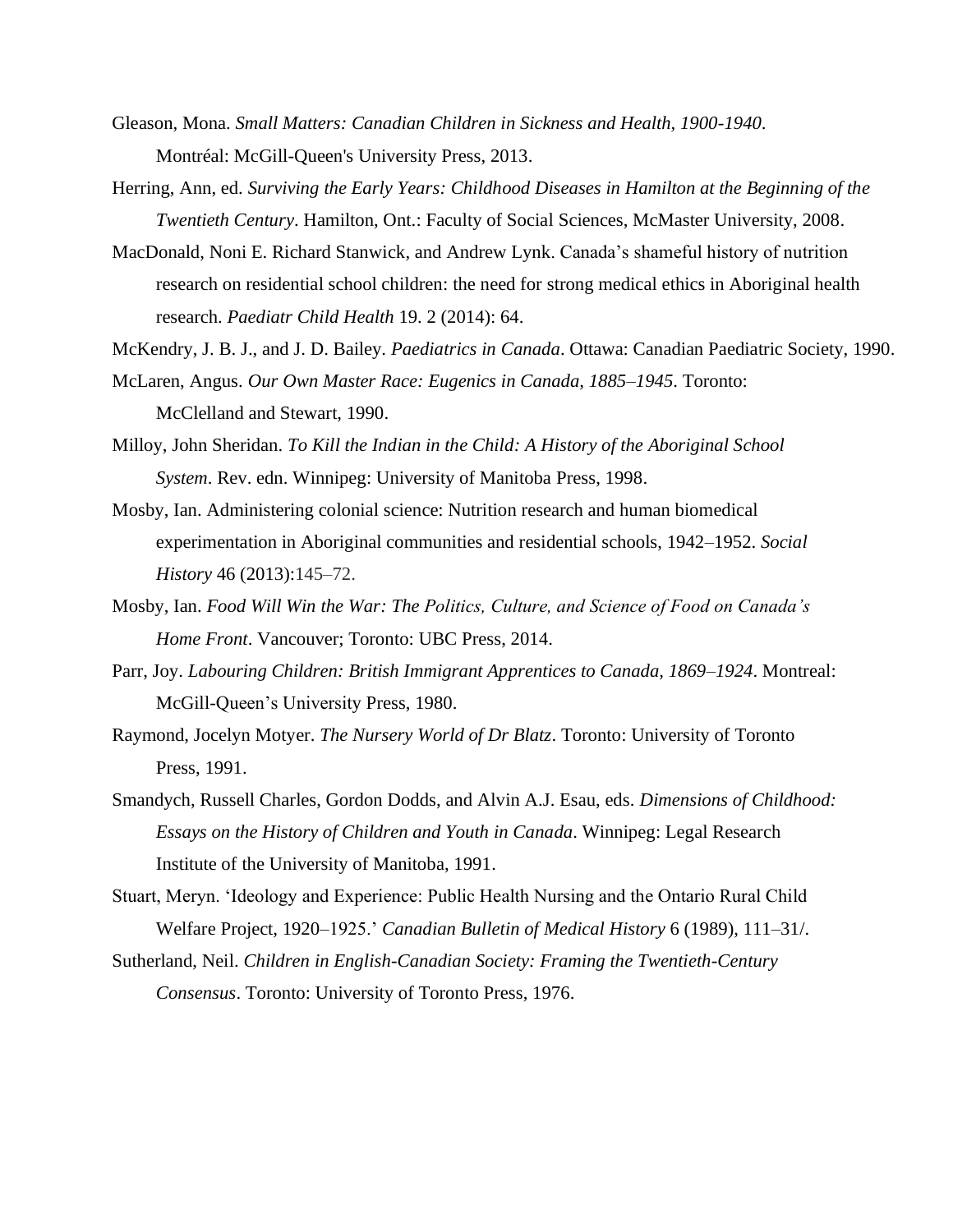#### <span id="page-6-0"></span>*On the United States*

- Berman. Stephen. *Getting It Right for Children: Stories of Pediatric Care and Advocacy.*  American Academy of Pediatrics, 2007.
- Connolly, Cynthia A. *Saving Sickly Children: The Tuberculosis Preventorium in American Life, 1909-1970*. New Brunswick, N.J.: Rutgers University Press, 2008.
- Haggerty, Robert J., and Frederick H. Lovejoy, Jr. *Charles A. Janeway: Pediatrician to the World's Children*. Boston: Children's Hospital, Harvard Medical School; Harvard University Press, 2007.
- Hornblum, Allen M., Judith L. Newman and Gregory J. Dober. *Against Their Will: The Secret History of Medical Experimentation on Children in Cold War America*. New York, NY: Palgrave Macmillan, June 2013.
- Stern, Alexandra Minna, and Howard Markel, eds. *Formative Years: Children's Health in the United States, 1880-2000*. Ann Arbor: University of Michigan Press, 2002.
- Apple, Rima D. *Mothers and Medicine: A Social History of Infant Feeding, 1890–1950*. Madison, Wis.: University of Wisconsin Press, 1987.
- Apple, Rima D. *Vitamania: Vitamins in American Culture*. Health and Medicine in American Society. New Brunswick, N.J.: Rutgers University Press, 1996.
- Apple, Rima D. *Perfect Motherhood: Science and Childrearing in America*. New Brunswick, N.J.: Rutgers University Press, 2006.
- Apple, Rima D., and Janet Lynne Golden, eds. *Mothers & Motherhood: Readings in American History*. Columbus: Ohio State University Press, 1997.
- Brosco, Jeffrey P., Michael Mattingly, and Lee M. Sanders. 'Impact of Specific Medical Interventions on Reducing the Prevalence of Mental Retardation.' *Archives of Pediatric and Adolescent Medicine* 160 (2006), 302-9.
- Cone, Thomas E. *History of American Pediatrics*. Boston: Little, Brown, 1979Connolly, Cynthia A. *Saving Sickly Children: The Tuberculosis Preventorium in American Life, 1909-1970*. New Brunswick, N.J.: Rutgers University Press, 2008.
- English, Peter C. 'Not Miniature Men and Women: Abraham Jacobi's Vision of a New Medical Specialty a Century Ago.' In *Children and Health Care: Moral and Social Issues*, ed. Loretta M. Kopelman and John C. Moskop, 247–73. Dordrecht and Boston: Kluwer Academic Publishers, 1989.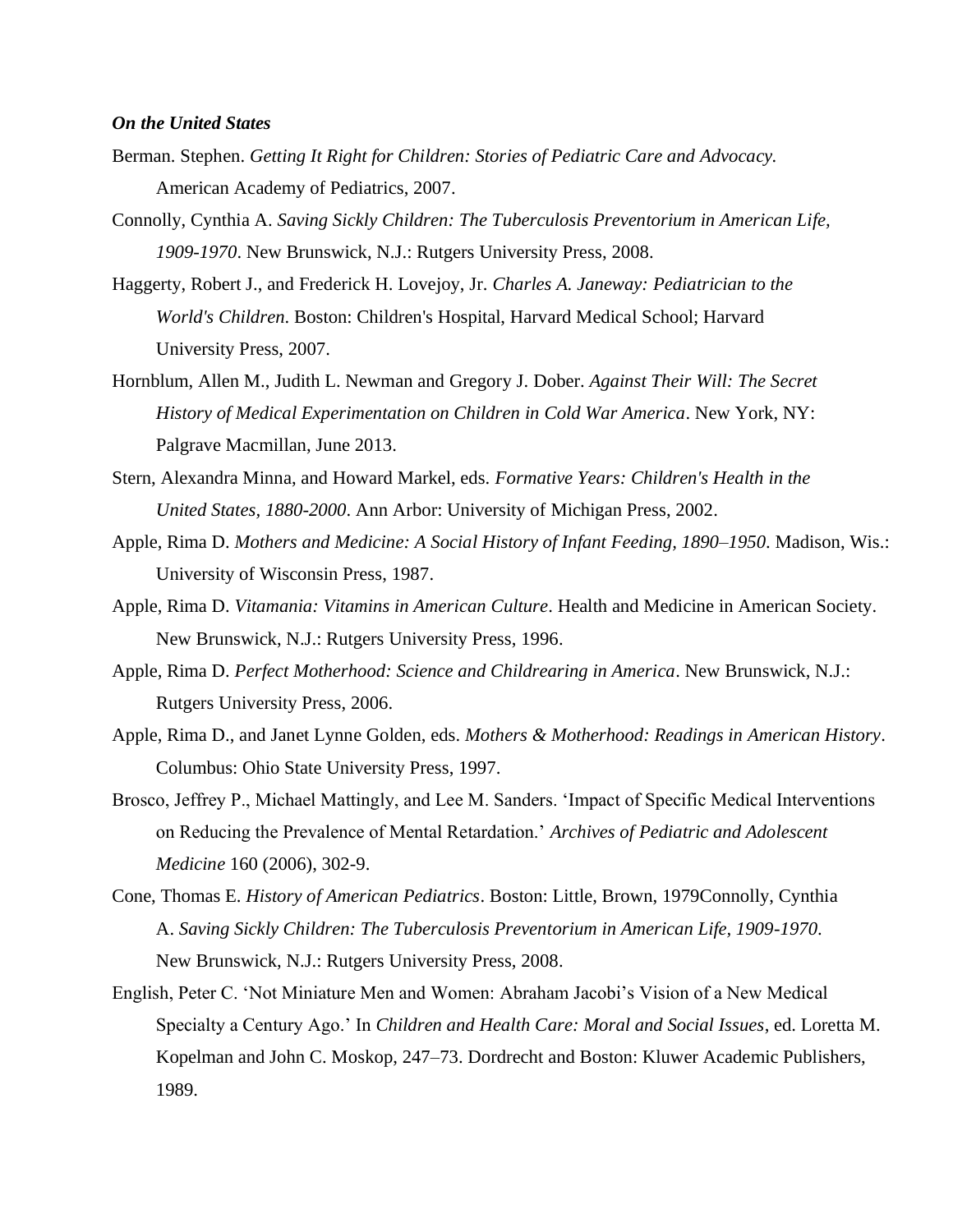- Fellman, Anita Clair, and Michael Fellman. *Making Sense of Self: Medical Advice Literature in Late Ninetenth-Century America*. Philadelphia: University of Pennsylvania Press, 1981.
- Golden, Janet Lynne. *Infant Asylums and Children's Hospitals: Medical Dilemmas and Developments, 1850-1920: An Anthology of Sources*. New York: Garland Pub., 1989.
- Golden, Janet Lynne. *A Social History of Wet Nursing in America: From Breast to Bottle*. Cambridge History of Medicine. Cambridge; New York, NY: Cambridge University Press, 1996.
- Golden, Janet Lynne, Richard A. Meckel, and Heather Munro Prescott. *Children and Youth in Sickness and in Health: A Historical Handbook and Guide*. Westport, Conn.: Greenwood Press, 2004.
- Halpern, Sydney A. *American Pediatrics: The Social Dynamics of Professionalism, 1880-1980*. Berkeley: University of California Press, 1988.
- Jacobs, M. Todd, Donald P. Frush, and Lane F. Donnelly. 'The Right Place at the Wrong Time: Historical Perspective of the Relation of the Thymus Gland and Pediatric Radiology.' *Radiology* 210 (1999), 11-16.
- Kraut, Allan. *Goldberger's War: The Life and Work of a Public Health Crusader*. New York: Hill and Wang, 2003.
- Lederer, Susan E. *Subjected to Science: Human Experimentation in America before the Second World War*. Baltimore: Johns Hopkins University Press, 1997.
- Markel, Howard. 'Orphanages Revisited: Some Historical Perspectives on Dependent, Abandoned, and Orphaned Children in America.'*Archives of Pediatrics and Adolescent Medicine* 149 (1995), 609–10.
- Markel, Howard. Academic Pediatrics: The View of New York City a Century Ago.'*Academic Medicine* 71 (Feb. 1996), 146–51.
- Meckel, Richard A. *Save the Babies: American Public Health Reform and the Prevention of Infant Mortality 1850-1929*. Baltimore: Johns Hopkins University Press, 1990.
- Preston, S.H., and Michael R. Haines. *Fatal Years: Child Mortality in Late-Nineteenth-Century America*. Princeton, N.J.: Princeton University Press, 1991.
- Prescott, Heather Munro. *A Doctor of Their Own: A History of Adolescent Medicine*. Cambridge, Mass.: Harvard University Press, 1998.
- Rosenberg, Charles E. 'Medical Text and Social Context: Explaining William Buchan's *Domestic Medicine.*'*Bulletin of the History of Medicine* 57 (1983), 22–42.